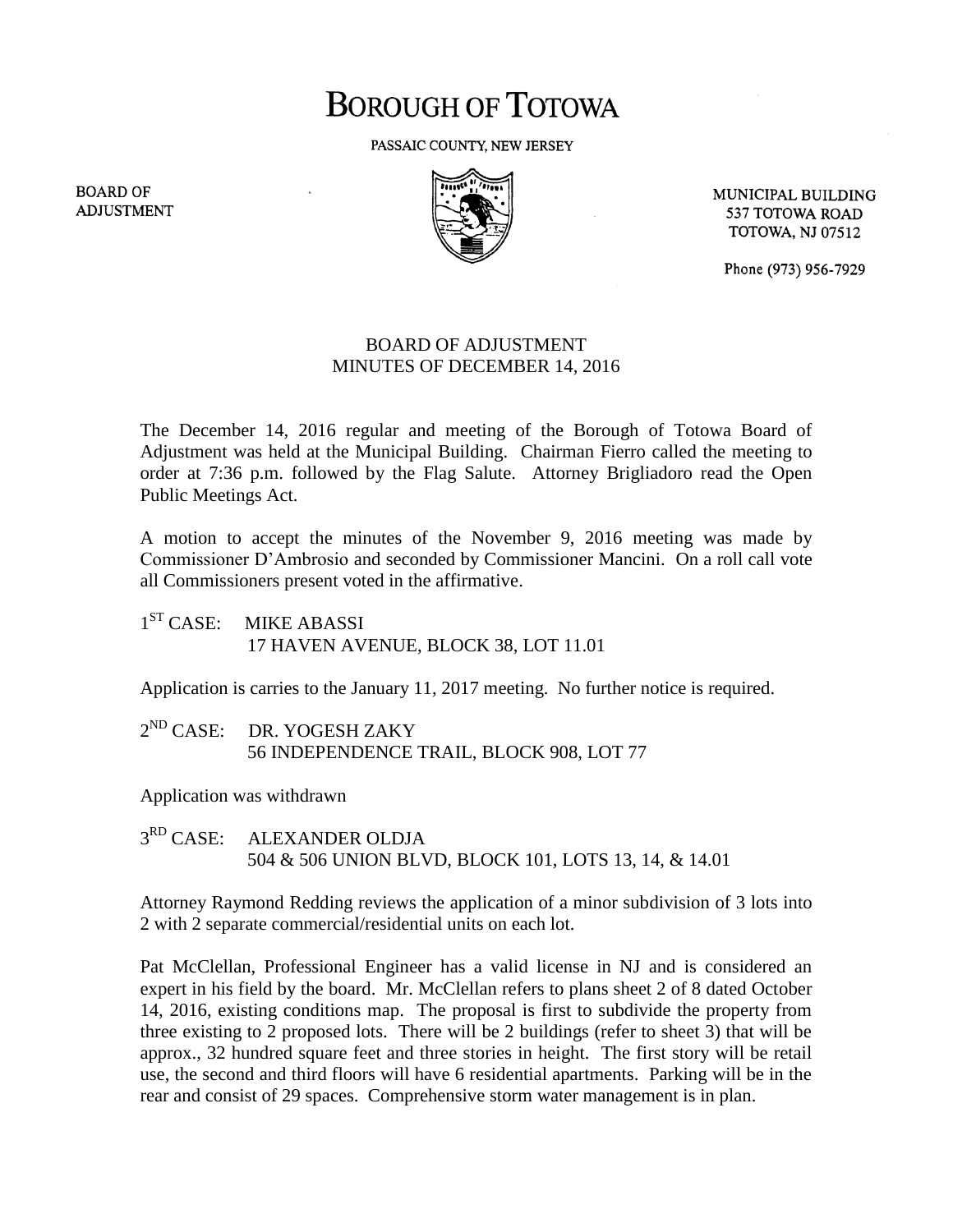Engineer McClellan reviews Engineers Murphys letter. For lot 13.01 variance needed are minimum side yard abutting a lot, maximum floor area ratio, and maximum coverage. For lot 14.01 variance needed are minimum side yard abutting a street, minimum rear yard setback, maximum floor area ratio, maximum coverage. The applicant is asking for a waiver for the 10% of area being landscaped because it would take away parking. There will be a private company that removes the garbage. When there is no space on property to store snow removal the snow will be taken off property. There will be a 6' board on board fence that would comply with the buffer requirement. The applicant will comply with all the lighting requirements. A survey will be supplied to Engineer Murphy that the site line distance from building on Lot 14.01 will not interfere with clear site line distances from the intersection of Union Blvd. and Harding Ave. Drainage calculations will be submitted to Engineer Murphy. The dumpster is not completely enclosed; Commissioner D'Ambrosio suggests it be fully enclosed. Engineer Murphy, states the dumpster needs to be less visual from the street.

Yogesh Mistry, Architect, license is valid in the state of NJ and is considered an expert in his field by the Board. Mr. Mistry refers to Exhibit A-1, Building Renditions showing the left building at 504 Union and the Corner of Harding Ave. This will be a three story building with approx. 7,885 square feet, the second floor will have 3 one bedroom units and the third floor will have the same. Each floor will have 2 end units with 830 square feet each and a middle unit with 906 square feet. The first floor will be either one or two retail units. There will be an elevator in each building that will be ADA compliant. Engineer Murphy's report states there will be four signs that total 56 square feet. The building façade samples will be supplied. Commissioner D'Ambrosio asked if they will be using real stone. Mr. Mistry replies they will be using real stone.

Mia Petrou. Professional Planner, license is valid in the state of NJ and is considered an expert in her field by the Board. Mrs. Petrou states the need for a use variance in a B-5 Zone, the demand for 1 bedroom apartments and mixed use.

Alex Oldja addresses the double fence and that he will talk with the neighbors. The dumpster company he uses is Gaita and they would come 1 to 2 times a week. Mr. Oldja could put 2 dumpsters side by side and enclose them and that would actually increase 2 parking spaces. Commissioner D'Ambrosio with the retail area what will the hours is? Mr. Oldja does not have an answer since the space is not rented yet but he would have to follow the ordinance. Engineer Murphy says that would be addressed in front of the planning board. Attorney Brigliadoro cannot say because we do not know who is going in there yet. Engineer Murphy suggests the application to remain as present and not combine the dumpsters. Mr. Oldja confirms the snow will be removed off site on big snow storms. Commissioner Patten asked if commercial space on first floor exclude restaurants. Engineer Murphy states at this time it is just retail, no kitchens are being proposed. Commissioner Patten would like to know if the fence stops at the rear of the building, Engineer Murphy responds that it does. Mr. Oldja asks the Board if real stone or brick can be an option for the building, Commissioner D'Ambrosio states he wants real stone. Engineer Murphy states real stone is what is required by the town's ordinance.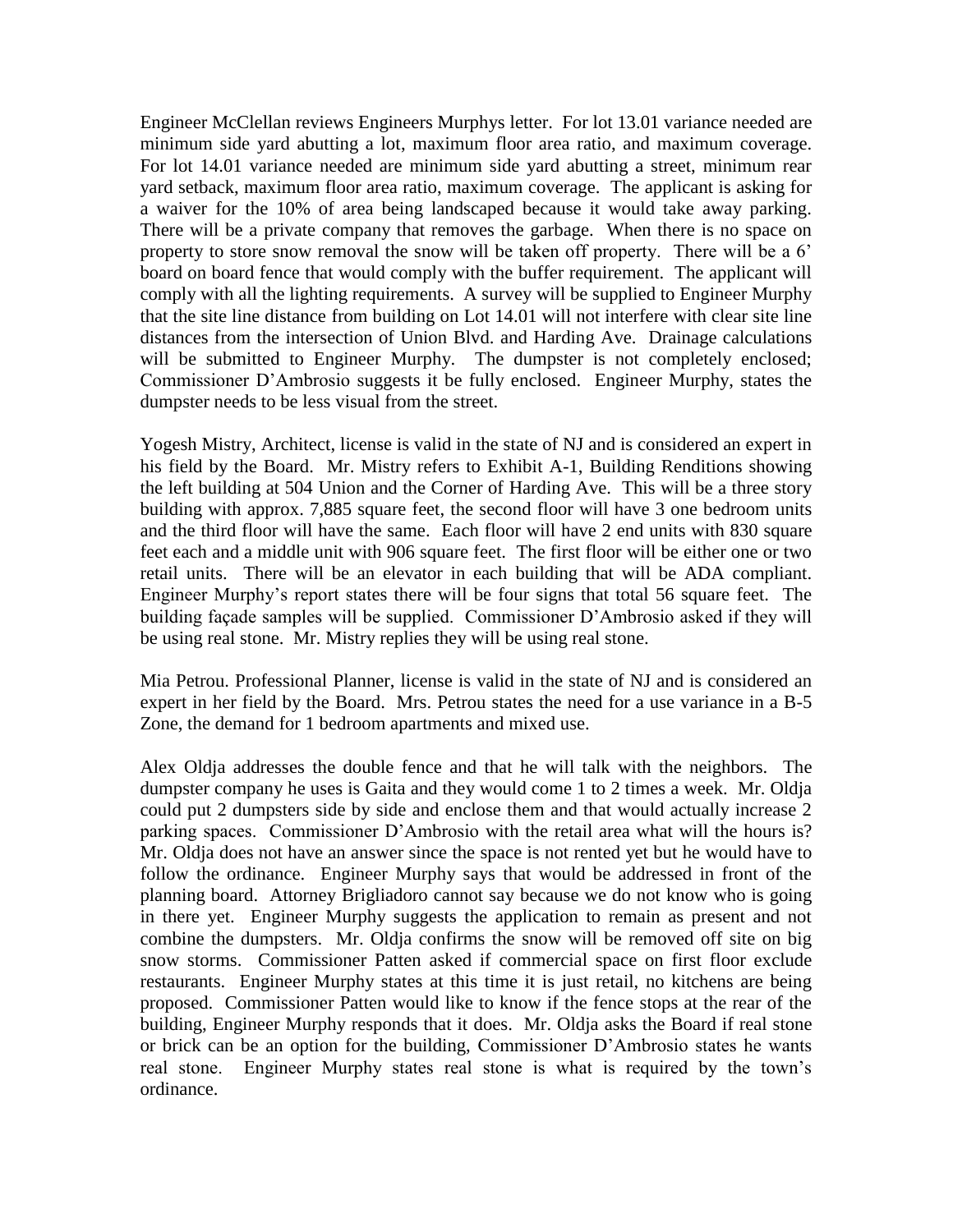Attorney Brigliadoro would like to label the photos Ms. Petrou was using as Exhibit A-2.

At this time the meeting is open to the public.

Bernadette Hilway, 114 Bogert, was sworn in by Attorney Brigliadoro. Mrs. Hilway stresses concern about the fence; she does not want to eliminate her fence (cyclone with slats). The Board suggests a 4' space between fences for maintenance which would be maintained by Mr. Oldja. Mrs. Hilway was also concerned about the dumpster and would like the dumpster to be completely enclosed. Parking is always a big concern; most households have 2 cars which will cause an increase in parking on Union Blvd.

Fred Gutekunst, 84 Harding, was sworn in by Attorney Brigliadoro. Mr. Gutekunst does not have any concerns about the existing fence being removed but the fence height is a concern to him. The traffic on Harding is bad now and he feels this is going to make it worse. Mr. Oldja indicated that the windows in the rear of the building are hallway windows, not apartment windows. Mr. Oldja is also very willing to include taller shrubbery along residential neighbors. Mr. Gutekunst asked what would happen to the parking if the building were ever sold separately and drainage is also another concern. Engineer McClellan indicated that there are 2 underground chambers for drainage, but the county will also review the drainage plan.

Mrs. Keygsman, 78 Harding, was sworn in by Attorney Brigliadoro. Mrs. Keygsman is very concerned about parking on Harding Avenue in front of her own home and parking when the buildings are being constructed. Also has a concern about snow removal. Mr. Oldja will make sure the snow is removed from property on large snow storms and will give the neighbors his number to contact him with any issues.

At this time a motion was made by Commissioner D'Ambrosio to close the public portion of the meeting and seconded by Commissioner Patten.

Attorney Brigliadoro summarizes the application and the stipulations the Board should consider when voting.

- 1. No roof top equipment
- 2. Fully enclosed dumpster
- 3. No spill over on adjoining property
- 4. 4' space between Mrs. Hilways existing fence and new fence-area to be maintained by Mr. Oldja
- 5. In addition to the 6' board on board fence shrubbery will also be added
- 6. Construction material to the façade-must supply materials to comply with towns ordinance

A motion was made by Commissioner D'Ambrosio for Minor Subdivisions and seconded by Commissioner Patten. Application approved 6-1

A motion was made by Commissioner D'Ambrosio for D-Variances, C-Variances, and Design Waivers and seconded by Commissioner Patten. Application approved 6-1